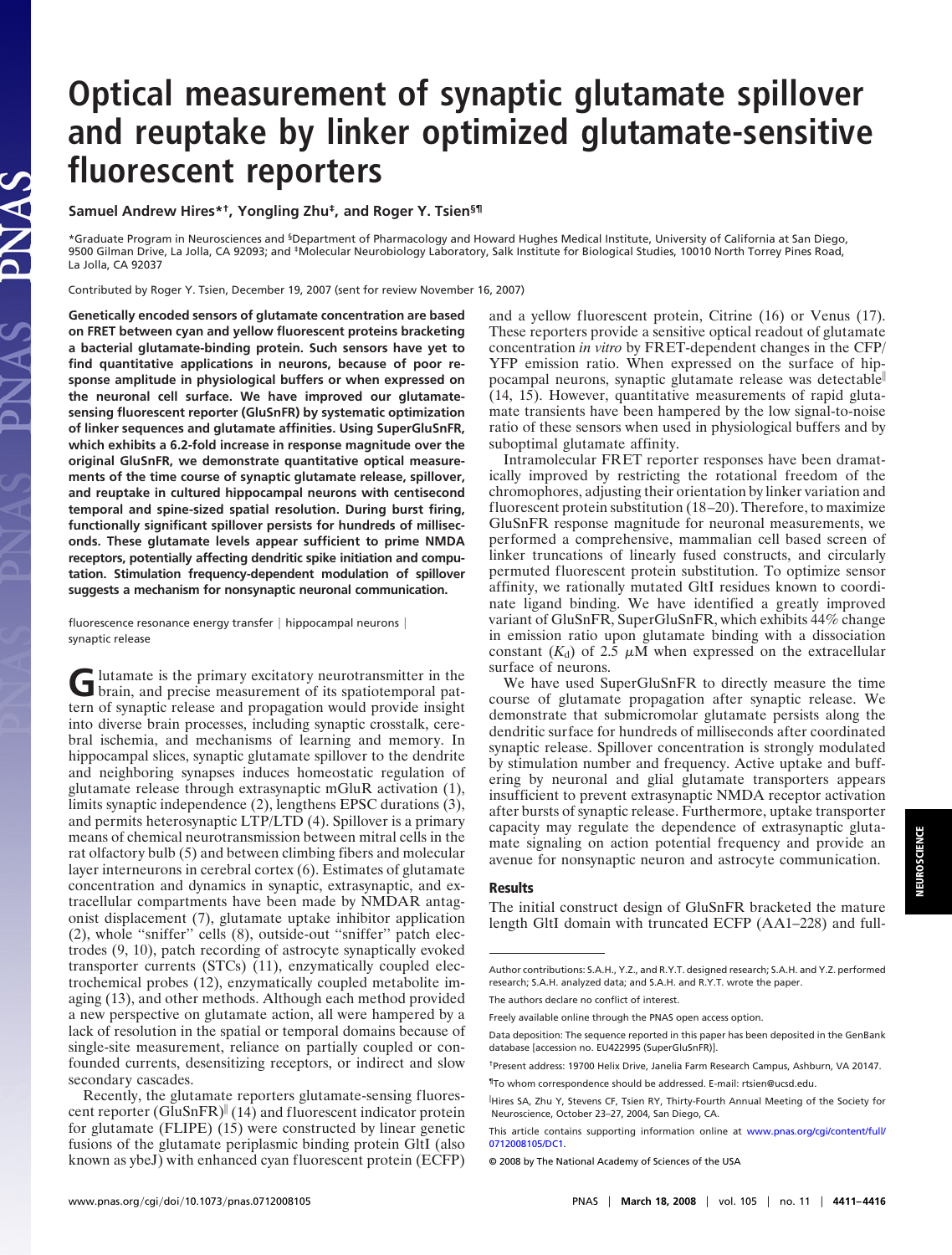

**Fig. 1.** *In vitro* characterization of prototype GluSnFR constructs. (*a*) Genetic construction of GluSnFR for protein purification (*Upper*) or mammalian cell surface display (*Lower*). His-6 is a hexahistidine protein purification tag. Ig is a murine Ig  $\kappa$ -chain V-J2-C signal peptide. (b) Schematic of surface displayed GluSnFR in ligand-free state. (*c*) *In vitro* emission spectra changes of soluble GluSnFR0N0C to 1 mM glutamate in 50 mM Tris buffer (black) or HBSS (red). (*d*) Titration curves of soluble GluSnFR<sub>0N0C</sub> in 50 mM Tris (black triangle) or HBSS (red square). (e) Maximum ratio change of GluSnFR<sub>0N0C</sub> (circle) decreases with increasing ionic strength of buffer.

length Citrine (Fig. 1*a*). Later experiments anchored GluSnFRs to the extracellular surface of mammalian cells by fusion to a truncated PDGF receptor (Fig. 1*b*). Minimal linkers were used to maximize interdomain rigidity. This first GluSnFR was designated  $GluSnFR<sub>0NOC</sub>$ , where the subscript indicates the amino acids truncated from the N and C termini of mature GltI before fusion. When dilute purified GluSnFR<sub>0N0C</sub> in 50 mM Tris buffer was excited at 420 nm, its emission spectrum showed two peaks corresponding to CFP and YFP emissions, whose ratio was modestly sensitive to glutamate (Fig. 1*c*). Trypsin digestion extinguished the 526-nm YFP peak and raised the 476-nm CFP peak by 15.2%, indicating a FRET efficiency of 13.2% [\[sup](http://www.pnas.org/cgi/content/full/0712008105/DC1)[porting information \(SI\) Fig. 6](http://www.pnas.org/cgi/content/full/0712008105/DC1)*a*]. Application of increasing glutamate increased the emission ratio from  $\approx 0.66$  to  $\approx 0.77$ , with a maximum ratio change ( $\Delta R_{\rm max}$ ) of 18% and apparent  $K_{\rm d}$ of  $\approx$ 150 nM (Fig. 1*d*). Replacing Tris buffer with HBSS reduced  $\Delta R_{\text{max}}$  to 7% (Fig. 1 *c* and *d*). Addition of NaCl to Tris buffer caused a concentration-dependent reduction in  $\Delta R_{\text{max}}$  to 0% in 50 mM Tris plus 1 M NaCl (Fig. 1*e*). Substitution of 100 mM Na-gluconate or KCl for 100 mM NaCl reduced  $\Delta R_{\rm max}$  equally, indicating a general effect of buffer ionic strength rather than substrate interactions with a specific ion (data not shown). Because neurons require buffers with ionic strength of  $\approx 0.15$ , observed  $\Delta R_{\text{max}}$  in mammalian cells with surface-displayed reporters had been limited to  $\approx 10\%$  (15).

Glutamate-dependent ratio changes were partially reversible by glutamate deamination by glutamate-pyruvate transaminase (SI Fig.  $6b$ ). Titrations with aspartate and glutamine gave  $K_d$ values of  $\approx 700$  nM and  $\approx 30 \mu$ M, respectively, consistent with fluorescently labeled GltI (21). Application of 1 mM serine, arginine, and sucrose had no effect (data not shown).

The high glutamate affinity (150 nM  $K_d$ ) of GluSnFR<sub>0N0C</sub> might cause partial saturation at background glutamate levels in neuronal systems, limiting dynamic range. Furthermore, native PBPs have *k*on rates of  $\approx 10^8$  M<sup>-1</sup> s<sup>-1</sup> (22), implying a  $k_{off}$  of  $\approx 15$  s<sup>-1</sup> for this GluSnFR that would filter the response decay to brief impulses of glutamate. We reduced the glutamate affinity by site-directed mutagenesis of key glutamate binding residues (21), which produced a range of glutamate  $K_d$  (T93A, E26A, and E26D were 300 nM; S73T was 2.5  $\mu$ M; R25K was 20  $\mu$ M; and E26R was 700  $\mu$ M). Mutations are numbered from start of the mature GltI product. S73T was preferred for neuronal measurements.

To maximize response magnitude, we screened a linkertruncation library of GluSnFRs on the surface of mammalian cells in HBSS. GluSnFRs with N- and C-terminal truncations of GltI(S73T) (Fig. 2*a*) fused to a truncated PDGF receptor (Fig. 1 *a* and *b*) expressed spatially uniformly on the extracellular surface of mammalian cells (Fig. 2*b*). Constructs were scored by efficiency of membrane targeting and ratio change between zero and saturating [glutamate] (Fig. 2*c*). The best mutant, GluSnFR8N5C(S73T), had a dramatically lower glutamate-free CFP/YFP ratio and a 44% average  $\Delta R_{\text{max}}$  (*n* = 18), a 6.2-fold improvement over the 7.1% average of GluSnFR<sub>0N0C</sub> (Fig. 2 *d* and *e*). We refer to this construct as SuperGluSnFR. *In vitro* tests of soluble SuperGluSnFR demonstrated  $\Delta R_{\rm max}$  of 46% and 34% in 50 mM Tris and Ringer's solution, respectively (Fig. 2*f*). The slightly lower  $\Delta R_{\rm max}$  in Ringer's in solution vs. on cell surface may be due to the increased conformational freedom of free solution. Glutamate titration curves of SuperGluSnFR expressed on HEK293 or HeLa cells demonstrated a 2.5  $\mu$ M apparent  $K_d$  and a 1.0 Hill coefficient (Fig. 2*g*).

To test the selectivity of SuperGluSnFR for glutamate, a panel of glutamate receptor agonists and antagonists consisting of 2,3 dihydroxy-6-nitro-7-sulfamoylbenzo(*F*)quinoxaline (NBQX),  $2$ -amino-5-phosphonovaleric acid (APV),  $\alpha$ -amino-3-hydroxy-5methylisoxazole-4-propionic acid (AMPA), *N*-methyl-D-aspartic acid (NMDA), kainic acid (KA),  $(+/-)$ -trans-1-amino-1,3cyclopentane dicarboxylic acid (ACPD), and  $(RS)$ - $\alpha$ -methyl-4carboxyphenylglycine (MCPG) was sequentially applied to SuperGluSnFR transfected HEK293 cells. No tested compound directly induced a ratio change or reduced the  $\Delta R_{\text{max}}$ . However, 300  $\mu$ M NMDA, 25  $\mu$ M ACPD, and 250  $\mu$ M MCPG each caused a small reduction in ratio change from 2.5  $\mu$ M glutamate [\(SI Fig. 6](http://www.pnas.org/cgi/content/full/0712008105/DC1)*c*). Addition of 100  $\mu$ M DL-*threo*- $\beta$ -benzyloxyaspartate (TBOA) or 1  $mM \gamma$ -aminobutyric acid had no effect (data not shown).

We used SuperGluSnFR to detect glutamate on the surface of cultured dissociated hippocampal neurons. After transfection, protein was localized on the extracellular surface of the neuron with even distribution across dendritic spines and shaft and significant intracellular fluorescence confined to the soma or occasional tiny inclusions in the dendritic shaft (Fig. 3*a*). The glutamate affinity of SuperGluSnFR in neurons was determined by bath changes of Ringer's solution (2 mM Ca<sup>2+</sup>, 1.3 mM Mg<sup>2+</sup>, 25  $\mu$ M NBQX, and 50  $\mu$  M APV) with increasing glutamate from 0 to 100  $\mu$  M and was identical to the affinity in HEK293 cells (Fig. 2*g*). Background glutamate levels in the bath were negligible, but inclusion of 100  $\mu$ M TBOA in the titration buffer was required to prevent local depletion of glutamate by astrocyte-mediated uptake [\(SI Fig. 7](http://www.pnas.org/cgi/content/full/0712008105/DC1) *a*–*d*).

We tested the ability of SuperGluSnFR to resolve electrically evoked glutamate transients with high spatial resolution. A brief train of 10 field stimulations was delivered at 30 Hz while a small segment of SuperGluSnFR expressing dendrite was imaged at high  $(\times 150)$  magnification. Each pulse in the train was designed to evoke a single action potential (AP) across all neurons (23). During burst stimulation, a rapid transient increase in CFP/YFP ratio was observed across all areas of the dendrite (Fig. 3*a*). Addition of 100  $\mu$ M TBOA increased the peak response and dramatically prolonged the recovery toward baseline glutamate levels (Fig. 3*b*), indicating a glutamate-specific response. Lowering extracellular calcium to 0.1 mM and raising magnesium to 5 mM reversibly abolished responses to field stimulation, indi-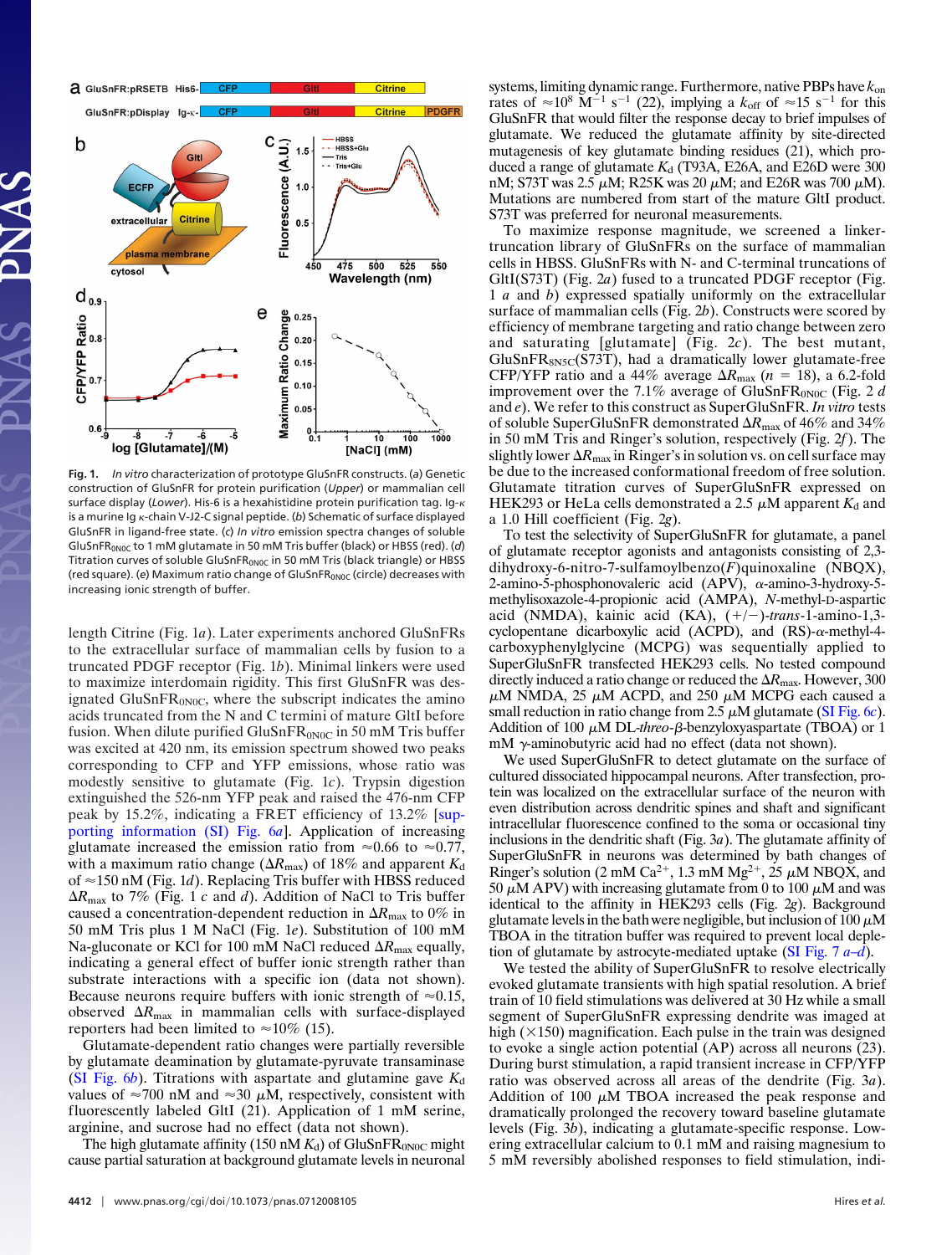

**Fig. 2.** Optimization of GluSnFR response on mammalian cell surface. (*a*) Amino acid sequence of GltI N-terminal (*Upper*) and C-terminal (*Lower*) truncations between ECFP and Citrine. Truncation sites are indicated with thin vertical lines. The truncations for the original GluSnFR<sub>0N0C</sub> and best responding construct GluSnFR8N5C are noted in bold lines. (*b*) FRET channel showing clean extracellular membrane expression on transfected HEK293 cells. (*c*) Map of the truncation combination to response magnitude. Color indicates the percentage of maximal ratio change relative to GluSnFR<sub>8N5C</sub>. Black indicates improper construct folding. (d) (Left) HEK293 cells transfected with the nonoptimized GluSnFR<sub>ONOC</sub>. (Right) The best responder GluSnFR<sub>8N5C</sub>. Color bar values encompass the same range of relative CFP/YFP change for both constructs. (e) Ratio change between glutamate free and 100  $\mu$ M glutamate solutions of HBSS for GluSnFR<sub>0N0C</sub> (*n* = 9 fields) and GluSnFR<sub>8N5C</sub> (*n* = 18). (*f*) *In vitro* emission spectra changes of soluble GluSnFR<sub>8N5C</sub> to 1 mM glutamate in 50 mM Tris buffer (black) or HBSS (red). (*g*) Glutamate titration curves of GluSnFR<sub>8N5C</sub> HEK/HeLa cells in Ringer's (squares and black dashed line;  $n = 20$ ) and neurons in Ringer's plus 100 µM TBOA (diamonds and red line;  $n = 5$ ). (Scale bars: 10  $\mu$ m.)

cating the glutamate source was synaptic release (data not shown).

The average area of an active zone in hippocampal culture has been estimated at 0.027  $\mu$ m<sup>2</sup> (24) contributing to <2\% of the total dendritic surface area. Furthermore, the high speed of intersynaptic glutamate diffusion ( $D = 0.76 \mu m^2/ms$ ) has been predicted to produce a relatively smooth glutamate distribution for timescales of  $>5$  ms (25). Even if a significant proportion of the functional synapses are made directly on the dendritic shaft, the GluSnFR signal, particularly when integrated  $>$ 33-ms intervals, should primarily report glutamate levels arising from

synaptic spillover and pooling. Because spike number may affect the spatial distribution of spillover, we reduced the stimulus to a single AP. The signal to noise ratio was insufficient to resolve individual responses without significant spatial averaging. Therefore, we averaged 30 single AP stimulations. This response also had very broad spread across dendrites, indicating that spillover affects spines and extrasynaptic areas to a similar extent (Fig. 3*c*). Although the trial-averaged spread was homogeneous, because of the stochastic nature of synaptic release ( $\approx 0.3$  vesicles/synapse at 2 mM  $Ca^{2+}$ , 1.3 mM  $Mg^{2+}$ ) (26), there may have been a greater heterogeneity on individual trials that we were unable to resolve because of signal/noise or camera speed.

We assessed the temporal resolution of SuperGluSnFR by high-speed imaging (770 fps) of glutamate transients evoked by a single AP. Twenty-seven CFP/YFP traces of single AP stimulation on a single neuron's dendrite were averaged and corrected by a fit bleach curve of a stimulation free trace (Fig. 4*a*). Individual responses were clearly resolvable (Fig. 4*a* gray). The trial-averaged ratio was converted to estimated glutamate concentration (Fig. 4*b*), using titration curves (Fig. 2*g*). The 20–80% rise time was 6.6 ms, peak glutamate concentration was 720 nM and the time to half decay was 40 ms from peak (Fig. 4*b*). Low camera resolution and binning prevented a spatial analysis of the signal.

For SuperGluSnFR to accurately report glutamate spillover decay time course, the rate of ligand unbinding,  $k_{\text{off}}$ , must exceed the rate of decay of ligand at the neuronal surface. We were uncertain how increasing the sensor  $K_d$  to 2.5  $\mu$ M would affect the kinetics, so we estimated them, using a numerical model of glutamate release and uptake. Total release amount and GluSnFR binding constants were allowed to vary while holding other parameters fixed. Glutamate release was assumed to be instantaneous and homogeneous with minimal buffering from GluSnFR. Because FRET ratio is a sublinear function of glutamate concentration (Fig. 2*g*), spatial averaging may underestimate the concentration of the initial portion  $(< 5 \text{ ms})$  of the heterogeneously distributed synaptic release transient. Asynchronous release, or buffering by GluSnFR itself would also lower the apparent kinetic rates. Thus, the best-fit parameters of  $k_{\text{on}} = 3.0 \times 10^7 \,\text{M}^{-1} \cdot \text{s}^{-1}$  and  $k_{\text{off}} = 75 \,\text{s}^{-1}$  [\(SI Fig. 8](http://www.pnas.org/cgi/content/full/0712008105/DC1)*a*) serve only as a lower bound. Even at this lower bound, SuperGluSnFR kinetics are sufficiently rapid to capture the essential waveform of spillover glutamate decay beyond the first 10 ms after synaptic release.

To determine how active glutamate reuptake regulates spillover, we imaged glutamate during a set of six field stimulation conditions. Trains of 1 AP, 10 AP–15 Hz and 10 AP–30 Hz were delivered in Ringer's with or without 100  $\mu$ M TBOA (Fig. 5*a*). TBOA increased the peak glutamate concentration during stimulation and greatly slowed the decay back to baseline. In the single-AP case, TBOA increased the average peak [glutamate] at 67 ms from 270 nM to 440 nM and increased the time to half decay from 90 ms to 140 ms (Fig. 5*b*). Peak glutamate levels, particularly for the single AP cases, are likely underestimates because of the camera's broad temporal integration window. In the 10-AP cases, glutamate levels reached an apparent steady state after 4AP of stimulation with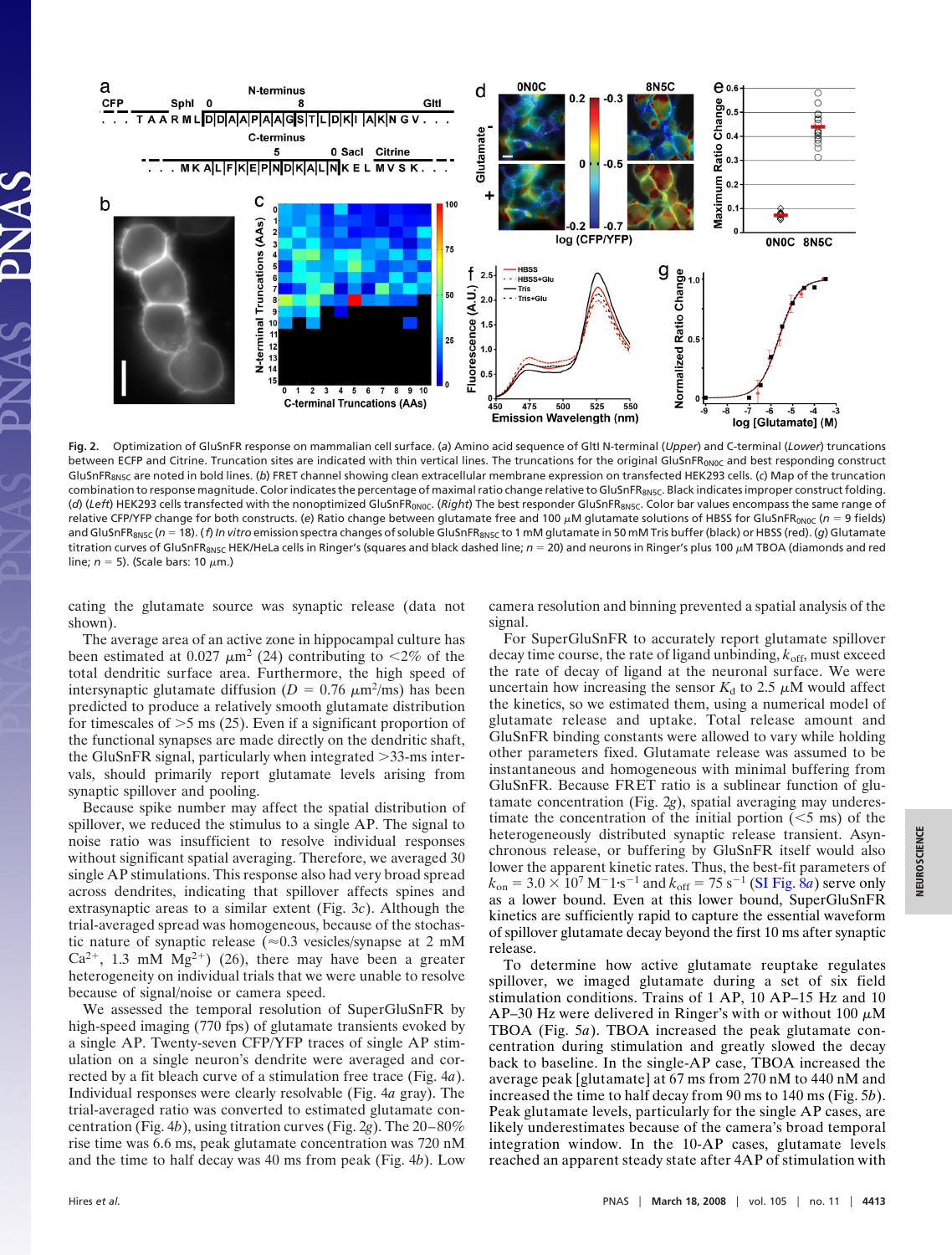

**Fig. 3.** Spatial resolution of glutamate measurement after synaptic release. (*a*) (*Far Left*) FRET channel of SuperGluSnFR expressed on the dendritic surface. (Magnification:  $\times$ 150.) (Scale bar: 10  $\mu$ m.) Spatially resolved percent ratio change before (*Left*), during (*Middle*), and after (*Right*) a 10-AP, 30-Hz field stimulus in Ringer's (*Upper*) and with 100  $\mu$ M TBOA added (*Lower*). Images are intensity-modulated. Temporal averages of 10 frames are indicated by bars above the traces in *4b*, spatially filtered with a 5-pixel wide (466 nm eq.) two-dimensional wiener filter to reduce noise. (*b*) Averaged ratio change across the total surface of the expressing neuron in *a* in Ringer's (black) or with TBOA (red). (*c*) Spatially resolved ratio change to average of 30 single AP stimuli. (*Far Left*) FRET as in *a* (*Upper Left* to *Lower Right*) sequential frames of response (33 ms per frame). Stimulation of one AP occurs with slight jitter between frames two and three. (*d*) Time course of average dendritic response.

active uptake, while they continued to rise throughout the entire TBOA stimulation. TBOA raised peak [glutamate] from 540 to 1,200 nM and 830 to 1,320 nM, whereas half decay increased from 160 to 650 ms and 140 to 390 ms for 15 and 30 Hz respectively. Doubling stimulation frequency from 15 Hz to 30 Hz gave a 60% enhancement of peak [glutamate] with active uptake, whereas only a 10% enhancement with uptake blocked. Thus, active reuptake may serve multiple purposes, to recycle glutamate and to permit AP frequency dependent signaling by modulation of spillover concentration.

To explore the effect of our measured glutamate transients on NMDA receptor activation, we made a simple numerical model of glutamate dynamics for 2 s after onset of field



**Fig. 4.** Temporal resolution of SuperGluSnFR response. (*a*) Normalized CFP/YFP emission ratio of a SuperGluSnFR expressing dendritic arbor during single action potential field stimulus. Individual traces are in gray; average traces are in black  $(n = 27)$ . (b) Corresponding glutamate concentration measurements after calibration.



**Fig. 5.** Time course of glutamate release and uptake. (*a*) Average responses to AP (black squares), 10 AP–15 Hz (red circles) and 10 AP–30 Hz (blue triangles) field stimulation in Ringer's solution (solid line) or with 100  $\mu$ M TBOA added (open shapes, dotted line) to block active glutamate uptake. (*b*) The decay phase of *a* scaled to the maximum height to highlight the relative glutamate clearance rate. Colors are as in *a*. (*c*) Comparison of surface glutamate in model to observed levels. Average SuperGluSnFR responses to field stimulation in Ringer's solution or in 100  $\mu$ M TBOA (black). Model of instantaneous glutamate levels in plane of neurons (gray). Model glutamate filtered by the camera integration (red). (*d*) Model of glutamate double-bound NR2A (black), NR2B (blue), and NR2D (red) NMDA receptors in response to 1 AP, 10 AP–15 Hz, and 10 AP–30 Hz stimulation in Ringer's.

stimulation (Fig. 5*c*, [SI Fig. 8](http://www.pnas.org/cgi/content/full/0712008105/DC1) *b*–*e*, and [SI Scheme 1\)](http://www.pnas.org/cgi/content/full/0712008105/DC1). After a single action potential, only 1.4% of NR2A, 2.4% of NR2B, and 3.7% of NR2D receptors were doubly bound by glutamate (Fig. 5*d*). However, the prolonged spillover from a burst of 10AP at either 15 or 30 Hz caused a sustained activation of 20 or 22% NR2A, 36 or 34% NR2B, and 50 or 45% of NR2D receptors, respectively.

## **Discussion**

**Sensor Optimization.** FRET sensor optimization is an area of active research, with numerous recent reports on improved fluorescent proteins, FRET pairs, substrate and linker mutations and screening techniques. Optimization of GluSnFR demonstrates the delicate sensitivity of FRET reporters to their constituents. The fitness landscape of GluSnFR linkers was surprisingly peaked. A single construct, GluSnFR<sub>8N5C</sub>, of the 176 tested was far superior to all others (Fig. 2*c*). Although there was general improvement in sensor response as linkers were truncated, the process was nonmonotonic, limiting the predictability of this design strategy. We attempted systemic substitution of fluorescent proteins (FPs) and circularly permuted FPs to improve response, including the fluorescent protein variants ECFP-A206K, Cerulean (27), CyPet, YPet (28), Venus (17) and cpVenus (M145, 157, 173, 195). Unexpectedly, substitutions of improved components to linker-optimized GluSn-FRs reduced either the quality of the reporter's surface expression or response magnitude. This is likely due to linker sequences being already highly tuned for the specific chromophore orientations and subtle electrostatic interactions of the GltI domain and the FP pair.

We inserted ECFP into the putative transmembrane loops of GltI, similar to FLI<sup>81</sup>PE reported by Deuschle *et al.* (18). When expressed as a purified protein, FLI81PE has a twofold ratio change to glutamate, but this and all tested ECFP insertion mutants fail to express properly on the surface of mammalian cells. Incorporation of superfolding GFP mutations (29) into the inserted ECFP improved folding and trafficking of many insertion mutants. How-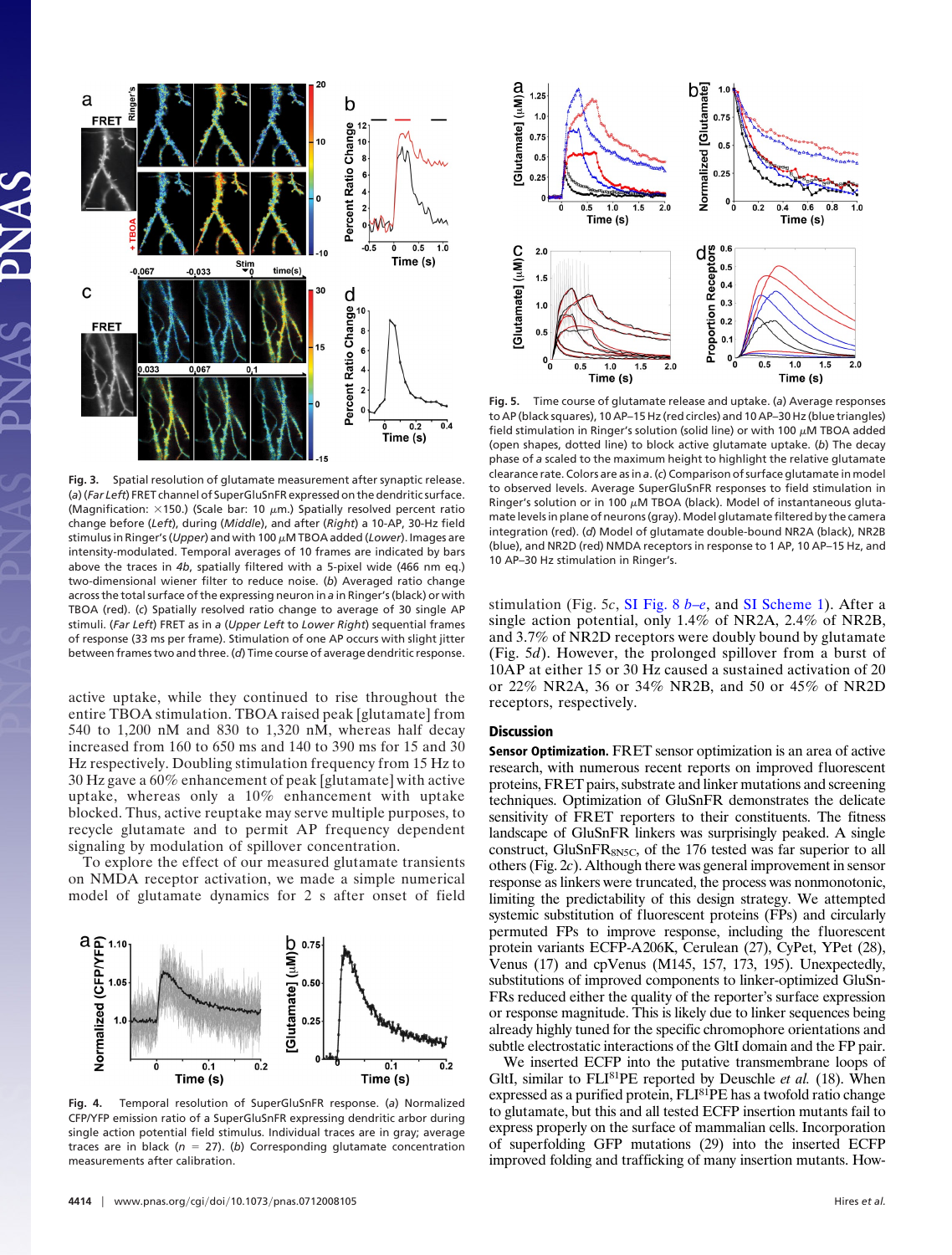ever, our best-case  $\Delta R_{\text{max}}$  when expressed on cell surface was only 4% (data not shown). Further improvements of sensor response may be possible by FP substitution or insertion but will require a rescreening of many linker combinations for that pair.

Screening of single circularly permuted fluorescent protein insertions into GltI may produce a single wavelength glutamate sensor analogous to camgaroos (19). A single-FP GluSnFR could be of practical use in more challenging preparations, such as 2-photon *in vivo* imaging, when using multiple optical sensors simultaneously or when quantitative calibration is not a priority.

SuperGluSnFR represents a major improvement over other optical indicators of glutamate. No previous membrane-tethered PBP-based FRET reporter has achieved more than a 10% FRET ratio change for glutamate or any other substrate. Another recently reported glutamate sensor, EOS (30), requires purification of recombinant protein followed by thiol-mediated dye labeling and cell surface immobilization through biotinylation. The apparent glutamate off-rate of EOS is on the order of hundreds of milliseconds. In contrast, SuperGluSnFR is genetically expressed, allowing cell-specific or subcellular targeting, has been quantitatively calibrated, and has adequate response size, sensitivity and kinetic rates to resolve single action potentials. Future versions of SuperGluSnFR may be genetically targeted to the active zone by fusion to specific synaptic proteins or targeting motifs, raising the possibility of direct comparison of synaptic vs. extrasynaptic glutamate dynamics. For synaptic targeting, a GluSnFR variant with lower glutamate affinity, such as R25K or E26, would be desired to prevent sensor saturation in the synaptic cleft.

**Functional Significance.** Measurements of glial synaptic transporter currents (STCs) indicate that the bulk of synaptically released glutamate is rapidly buffered and internalized by glutamate transporters. Estimates of spillover glutamate time course, using STCs, primarily mediated by EAAT2 in the hippocampus, have provided an evolving range of estimates of clearance time in the low tens of milliseconds (31). Recently, deconvolution analysis, using partially blocked STC time courses, has suggested that the true clearance rate of glutamate is faster than the STC decay rate, with an exponential  $\tau_{\text{decay}}$  of 5.8 ms in P12–14 and 0.75 ms in adult hippocampal slices (32). Despite this rapid rate of apparent glutamate clearance, spillover in the Schaffer collateral pathway of hippocampal slice is thought to prolong NMDAR-mediated EPSCs by tens to hundreds of milliseconds in a stimulus intensity-dependent manner (3). Possible mechanisms include increased activation of extrasynaptic NR2B and NR2D subunit-containing receptors (33) or cooperative action of glutamate at neighboring synapses (2). Furthermore, extended activation of NMDARs can trigger dendritic calcium spikes in the basal dendrites of cortical and CA1 pyramidal neurons (34, 35). Priming of the NMDARs by residual glutamate has been suggested as the activation mechanism, but direct measurements of these glutamate transients have not been made.

SuperGluSnFR imaging may reconcile the discrepancy between STC estimates of millisecond glutamate clearance rates and prolonged NMDAR activation. After bursts of electrical stimulation, our imaging shows long, slowly decaying glutamate transients persist across both dendritic spines and shaft. These are of submicromolar concentration, but are sufficient to dramatically enhance NMDAR activation for hundreds of milliseconds in a stimulus strength-dependent manner (Fig. 5*d*). These glutamate transients may be missed in STC recordings, because STCs are confounded by a small slowly decaying potassium conductance, which is difficult to perfectly compensate (31). Given the estimated EAAT2 glutamate  $K_d$  of 18  $\mu$ M (36), transporter currents at submicromolar extracellular glutamate concentrations are probably small enough to be obscured by errors associated with the potassium conductance. Although SuperGluSnFR measurements are insensitive to the first few milliseconds of spillover, because of sensor kinetics and heterogeneous initial glutamate distribution, their calibration, sensitivity, and spatial resolution provide a valuable complement to the fine temporal resolution of STCs.

The ease of imaging SuperGluSnFR in a reduced culture preparation forced some tradeoffs in potential physiological relevance. Spillover decay time course may vary from culture to brain slice because of differences in the density of synapses, transporters and buffering agents, temperature, neuropil geometry, and access to bath. We drove synaptic release with spatially broad field stimulations to heterogeneous circuits, which caused simultaneous release from many synaptic neighbors likely leading to pooling of extrasynaptic glutamate. *In vivo*, neuronal activity is generally sparser, and glutamate uptake may be more efficient, so spillover and NMDAR priming may be more temporally and spatially constrained. Nonetheless, our imaging results in culture are congruent with numerous observations of the functional consequences of spillover in slice (2, 3, 34, 35). Direct observation of glutamate propagation with GluSnFRs in slice models (37) or via 2-photon imaging and/or microendoscopy (38) *in vivo* would more directly address the extent and significance of glutamate spillover.

Steady-state spillover concentration during burst stimulation is strongly modulated by stimulation frequency (Fig. 5*a*). This suggests that nonsynaptically connected neurons or astrocytes may be able to estimate the firing rate of neighboring neurons by the degree of activation of high-affinity extrasynaptic glutamate receptors. This could allow induction of a measured amount of heterosynaptic LTD (4), homeostatic regulation (1), or vasoregulation (39). These effects would be sensitive to modulation of glutamate uptake by changes in astrocyte membrane potential, internal glutamate concentration, or other means.

Linker-optimized GluSnFRs may be adapted for a number of other neuronal applications beyond measuring synaptic spillover. The selectivity of GluSnFRs for true glutamate over standard glutamatergic agonists and antagonists should facilitate dissection of feedback loops where GluRs modulate release or uptake. SuperGluSnFR is currently being used in studies of glutamate release from astrocytes. GluSnFRs could be used as a calibration tool to assess the propagation of glutamate in uncaging or iontophoresis experiments, as a specific marker of presynaptic modulation in studies of LTP or LTD, or in mapping the functional connectivity of the brain. More clinically relevant uses may include GluSnFR imaging in the screening of drug candidates for glutamate release, transporter or receptor modulation, or in models of glutamate excitotoxicity in cerebral ischemia.

### **Materials and Methods**

**Sensor Construction and in Vitro Characterization.** Genomic DNA from *Escherichia coli* was isolated by chemical lysis and cartridge purification. GltI was amplified from the genomic DNA by PCR and subcloned into the bacterial expression vector  $pRSET_B$  (Invitrogen). To make GluSnFR<sub>0N0C</sub>pRSET<sub>B</sub>, GltI was ligated into the AKAR2-pRSET<sub>B</sub> PKA reporter (40) at the SphI and SacI sites between ECFP and Citrine. This construct was expressed in bacteria, extracted by chemical lysis (B-PER II; Pierce), purified by 6-His Ni-NTA gel column filtration (Qiagen), and dialyzed. Spectroscopy was performed as described in ref. 41. Ligand-induced ratio changes were assayed by progressive glutamate addition to an albumin-coated quartz cuvette containing 10 nM GluSnFR in 50 mM Tris or HBSS (pH 7.40). For mammalian cell surface expression, an ECFP-GltI fragment and Citrine fragment were amplified from GluSnFR $_{0N0C}$ -pRSET<sub>B</sub> by PCR with new BglII and PstI restriction sites flanking the N and C termini of the combined fragment. These were triple ligated into a pDisplay vector (Invitrogen) between the BgIII and PstI sites to make GluSnFR<sub>0N0C</sub>-pDisplay.